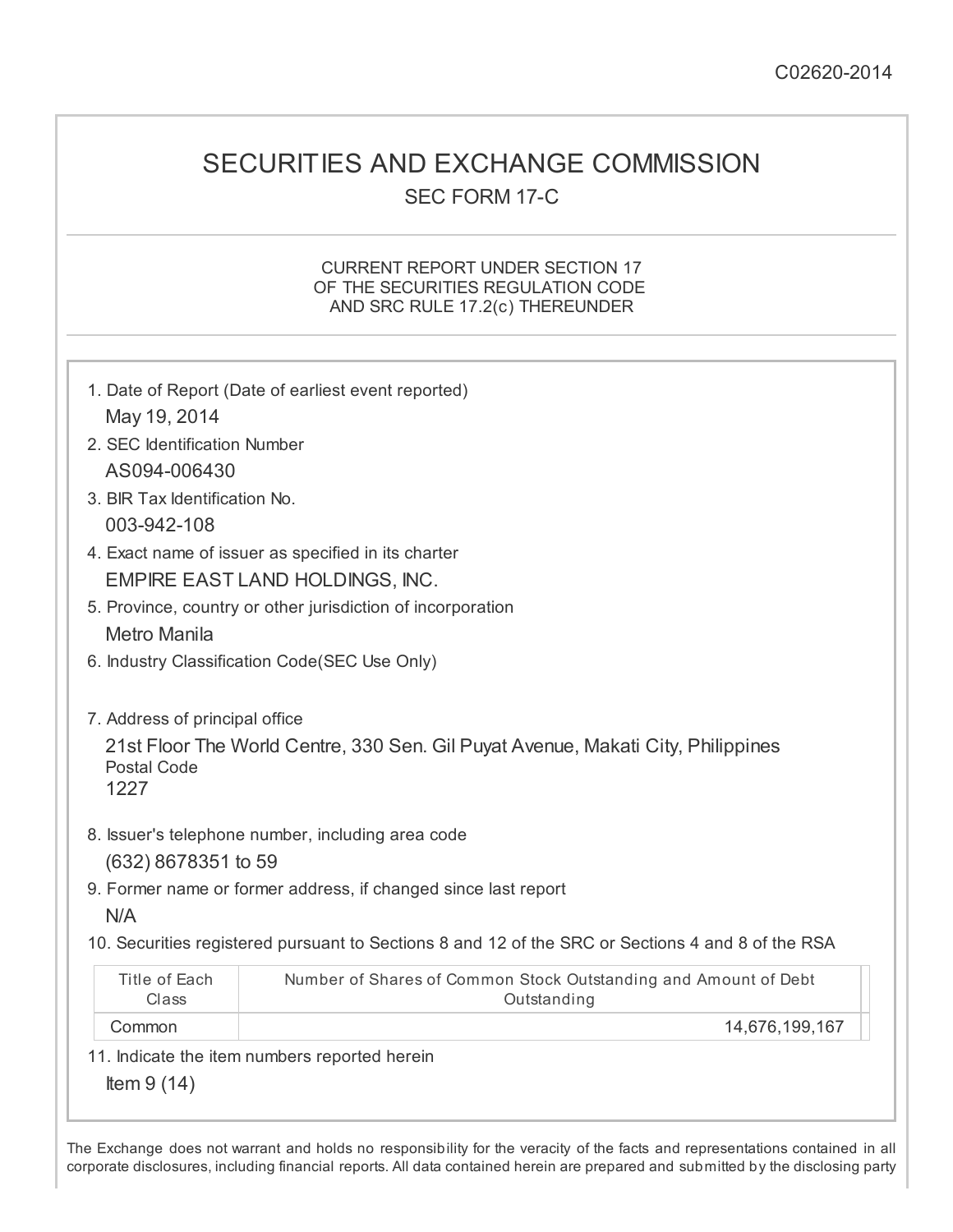to the Exchange, and are disseminated solely for purposes of information. Any questions on the data contained herein should be addressed directly to the Corporate Information Officer of the disclosing party.



# Empire East Land Holdings, Inc.

## ELI

PSE Disclosure Form 4-3 - Amendments to Articles of Incorporation References: SRC Rule 17 (SEC Form 17-C) and Section 4.4 of the Revised Disclosure Rules

Subject of the Disclosure

Amendment to the Third Article of the Articles of Incorporation of Empire East Land Holdings, Inc.

Background/Description of the Disclosure

The Company proposes to amend the third Article of its Articles of Incorporation to reflect the complete principal office address of the Corporation from "Metro Manila, Philippines" to "21st Floor, The World Centre, 330 Sen. Gil Puyat Avenue, Makati City, Philippines." The amendment is being made in compliance with SEC Memorandum Circular No. 6, Series of 2014 which requires existing corporations whose articles of incorporation indicate "Metro Manila" as their principal office address to file an amended articles of incorporation in order to specify their complete address.

| Date of Approval by<br><b>Board of Directors</b>                       | Apr 15, 2014 |
|------------------------------------------------------------------------|--------------|
| Date of Approval by<br>Stockholders                                    | Jun 10, 2014 |
| <b>Other Relevant</b><br>Regulatory Agency,<br>if applicable           | <b>N/A</b>   |
| Date of Approval by<br>Relevant Regulatory<br>Agency, if<br>applicable | N/A          |
| Date of Approval by<br>Securities and<br>Exchange<br>Commission        | <b>TBA</b>   |

#### Amendment(s)

| Article<br>No. | From                            |                                                         |  |
|----------------|---------------------------------|---------------------------------------------------------|--|
|                | Third: That the place where the | Third: That the place where the principal office of the |  |